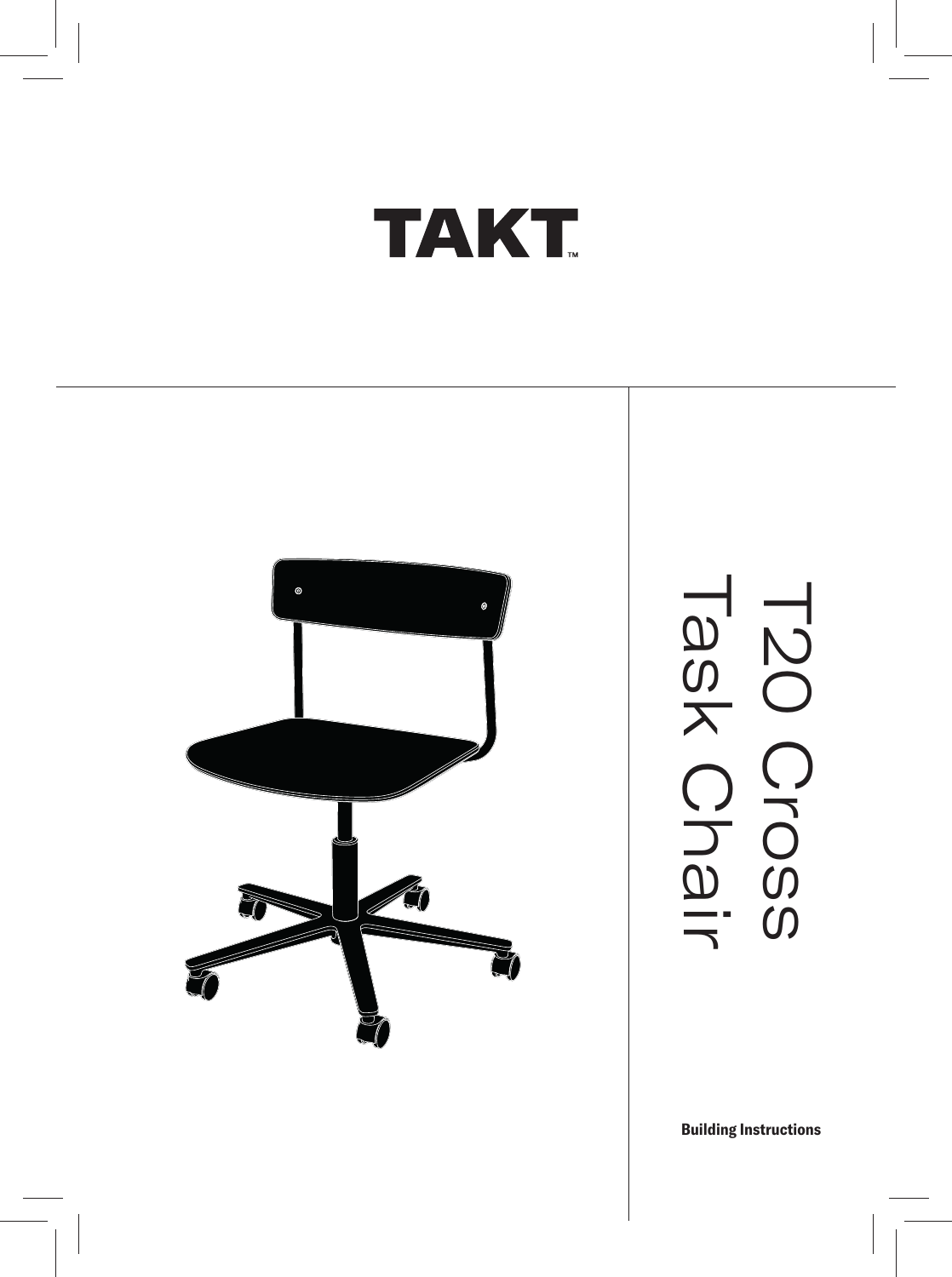#### **Important Notice**

Only use the listed tools. Do **not** use power tools. Tighten in accordance with the building instructions. Avoid over-tightening. There is no need for strong force.



1x lever mechanism



1x gas spring



5x castors

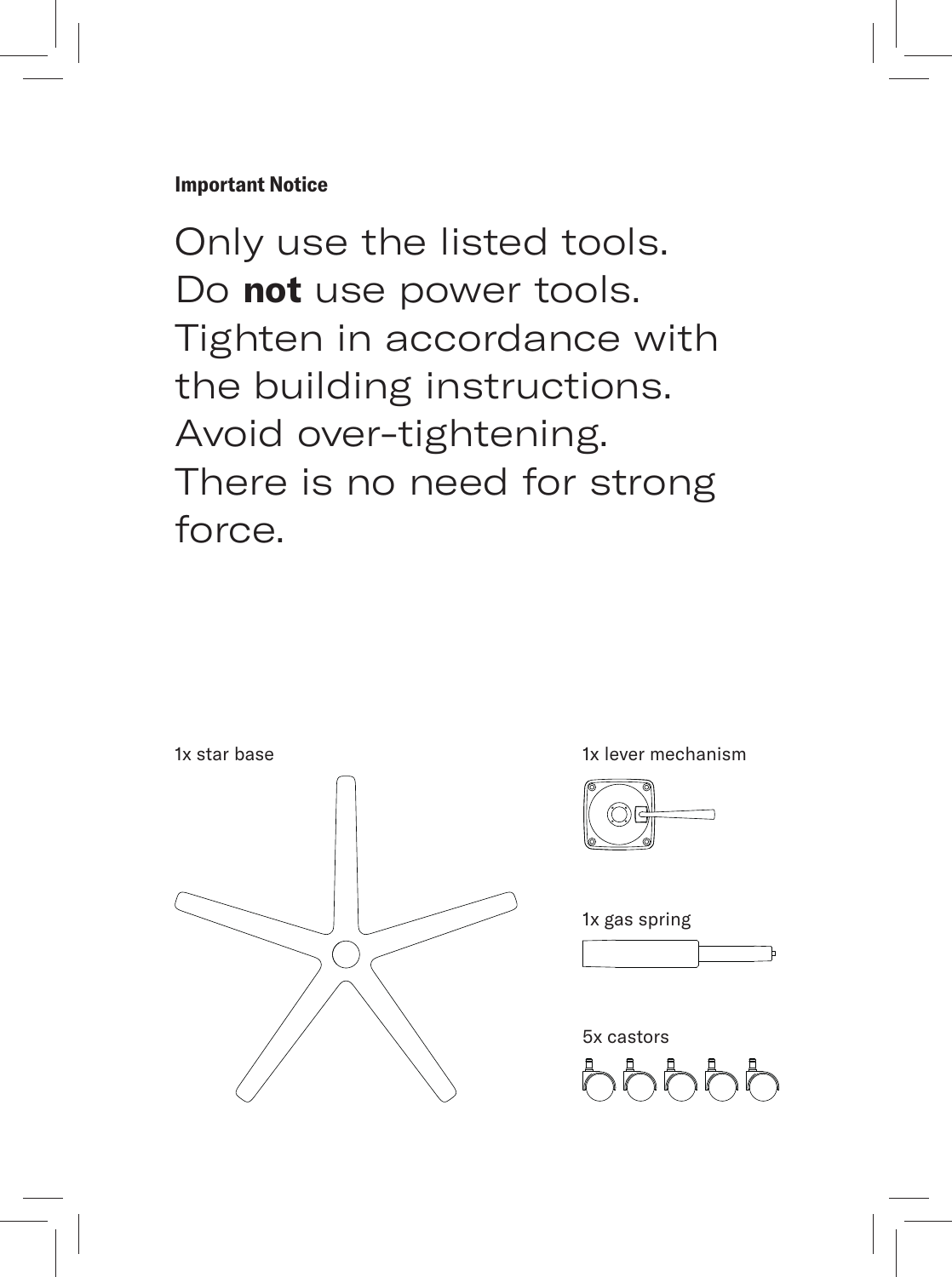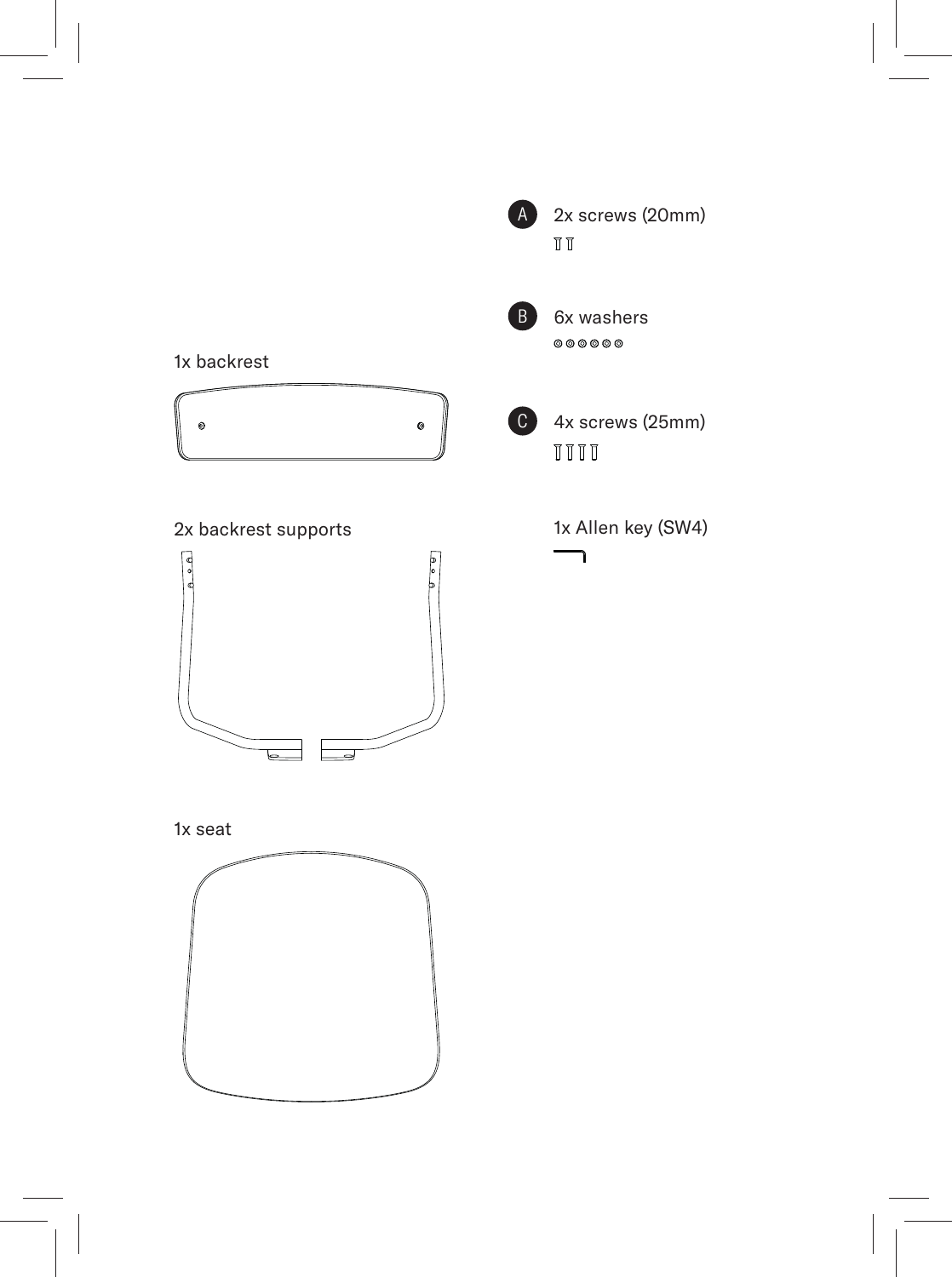#### **Product Information**

'T20 Cross Task Chair' is a task chair designed for indoor use. The chair is tested according to EN-16139 - L1.

#### **Weight**

#### **Materials**

7,9 kg 8,3 kg with upholstery

Seat and back: Moulded plywood Surface treatment: Water based lacquer or oil Fittings: Steel Backrest support: Powder coated steel Lever mechanism: Plast Gas spring: Powder coated steel Star base: Powder coated aluminium Castors: Plast and steel

#### **Upholstered version**

**Tests & Declarations**

Seat pad: Ecolabelled leather or textile, plywood.

Foam: OekoTex class 1 certified

UK version: Foam contains flame retardants melamine and TCPP and has been tested according to "BS5852 part 2 ignition source 5 crib". OekoTex class 2 certified



The chair has passed the furniture test EN-16139 - L1 The chair is not treated with or containing disinfective biocides.

The mark of<br>responsible forestr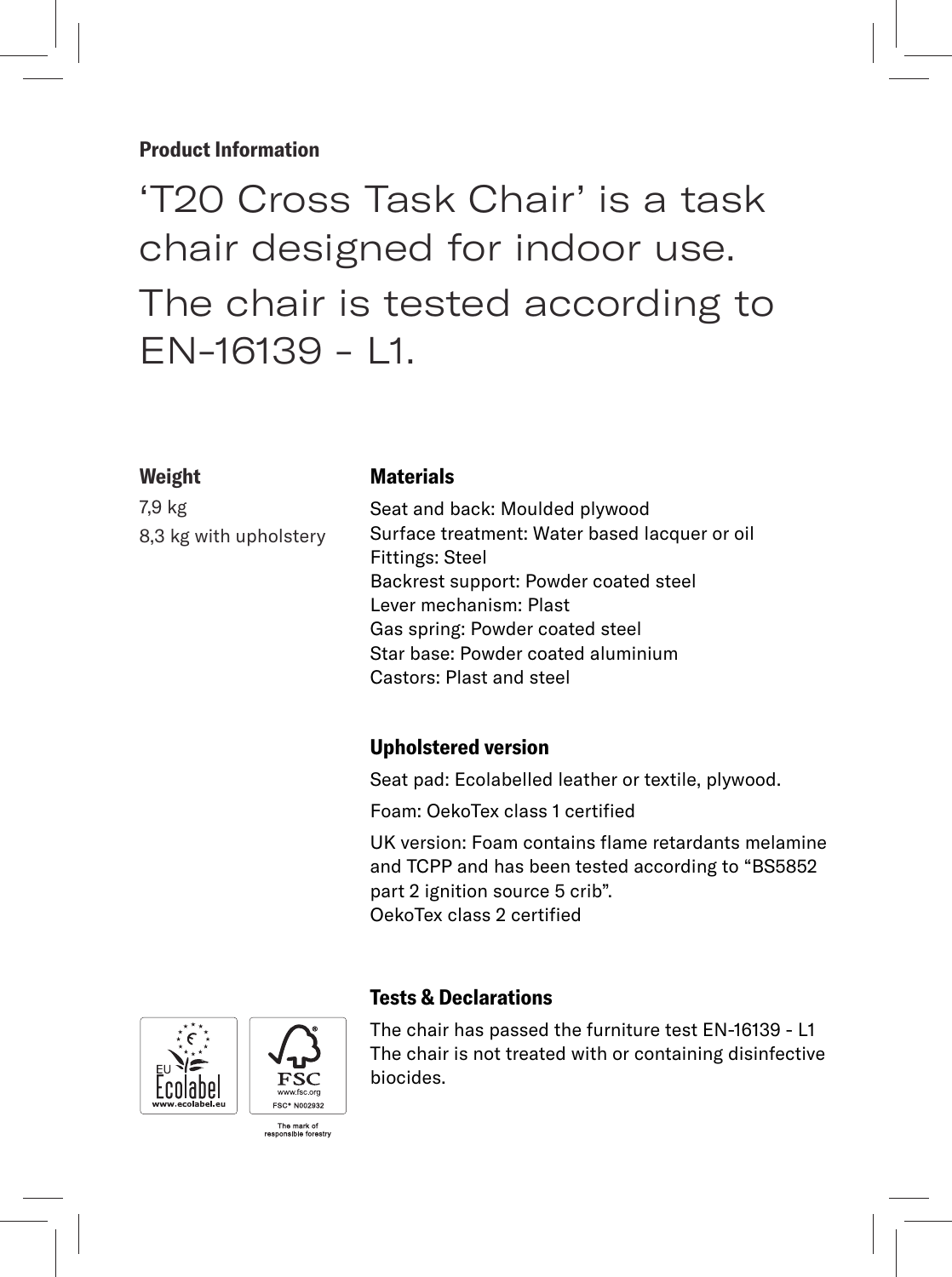### **Dimensions**



645 mm

360–510 mm



492 mm

694–824 mm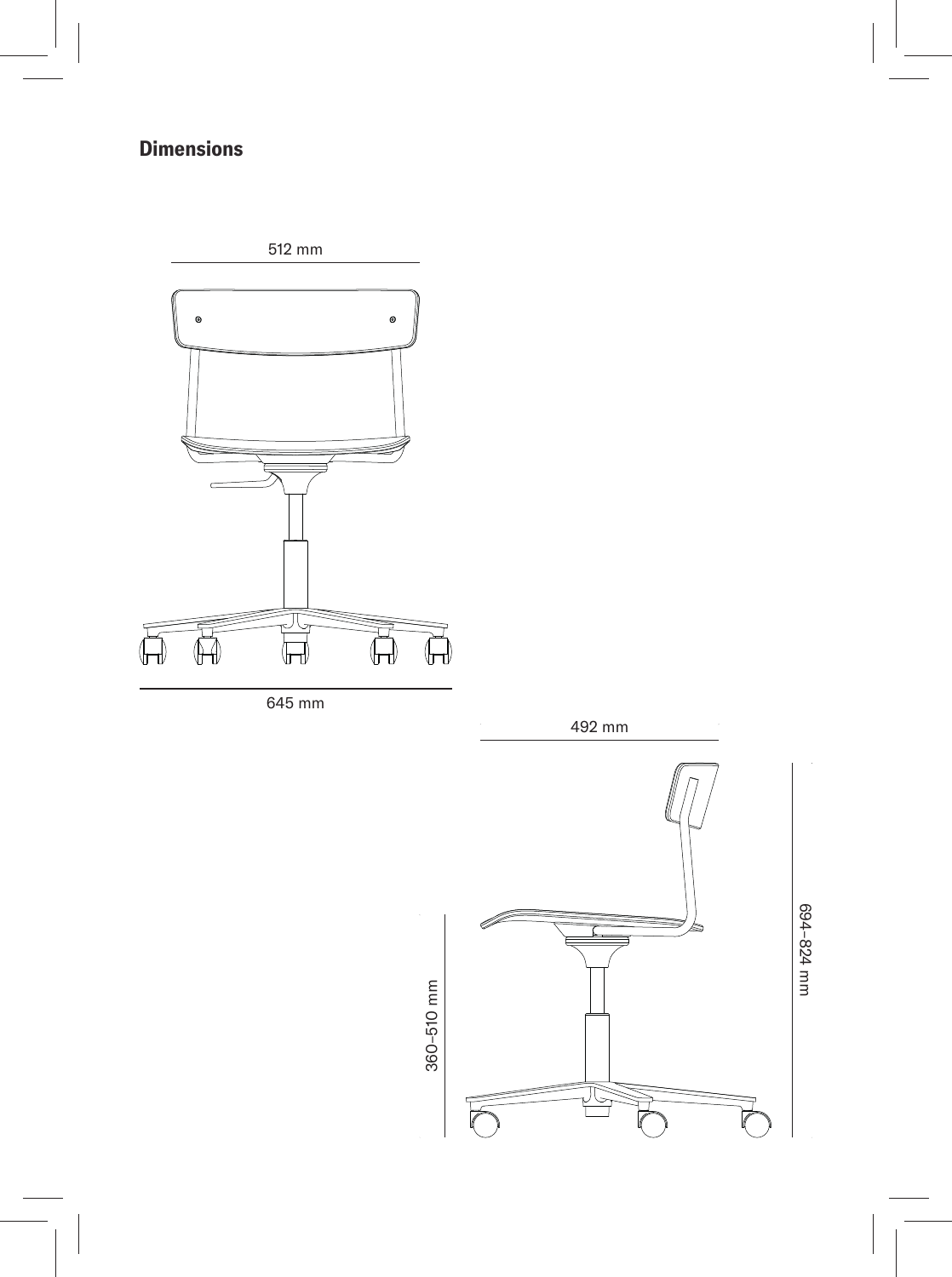#### **Important!**

Make sure the screws easily grip the thread. Then tighten all screws.



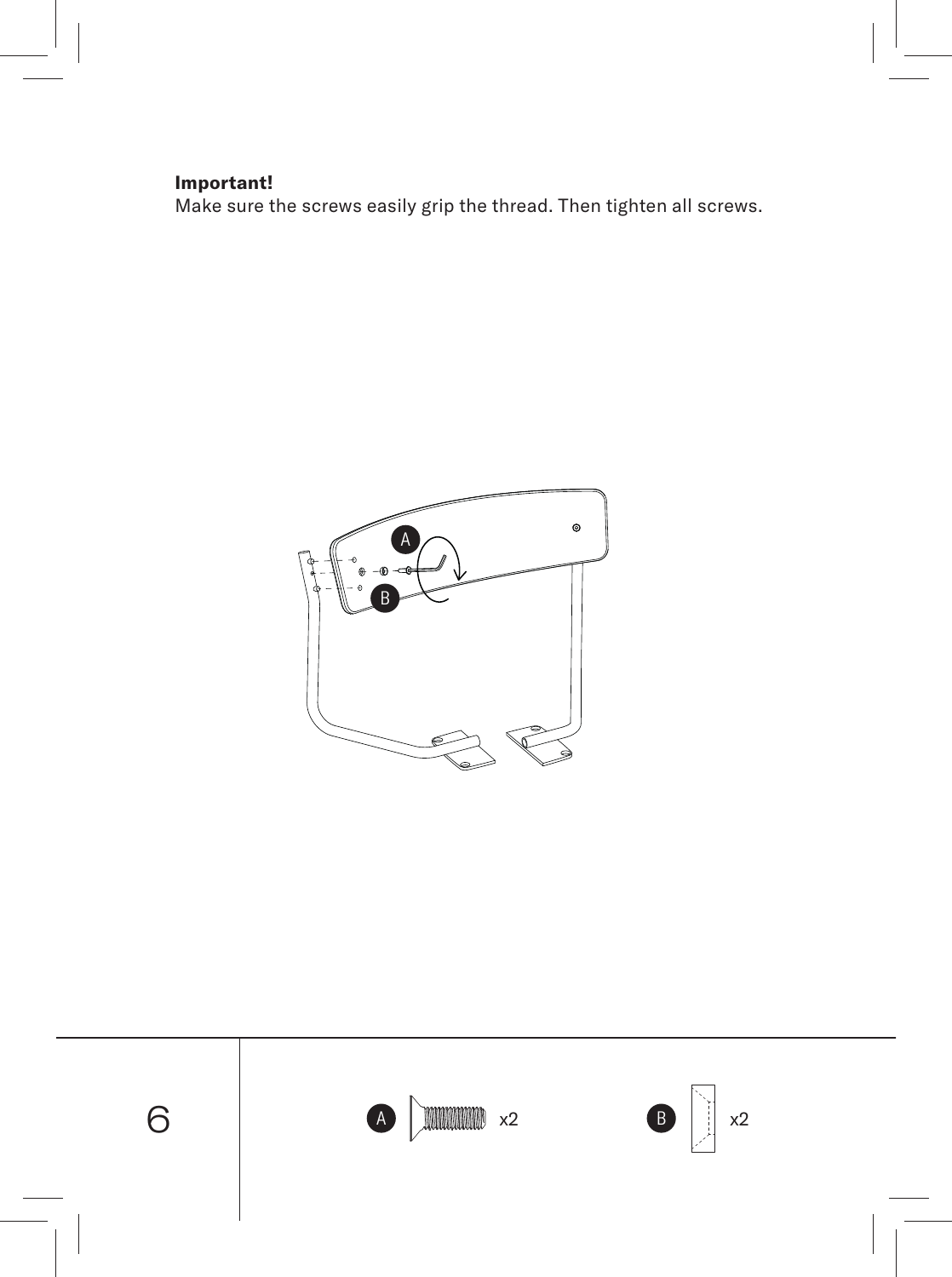

#### **Important!**

Turn all screws ONLY two rounds. Make sure the screw easily grips the thread. When all screws grip the thread tighten all screws.





7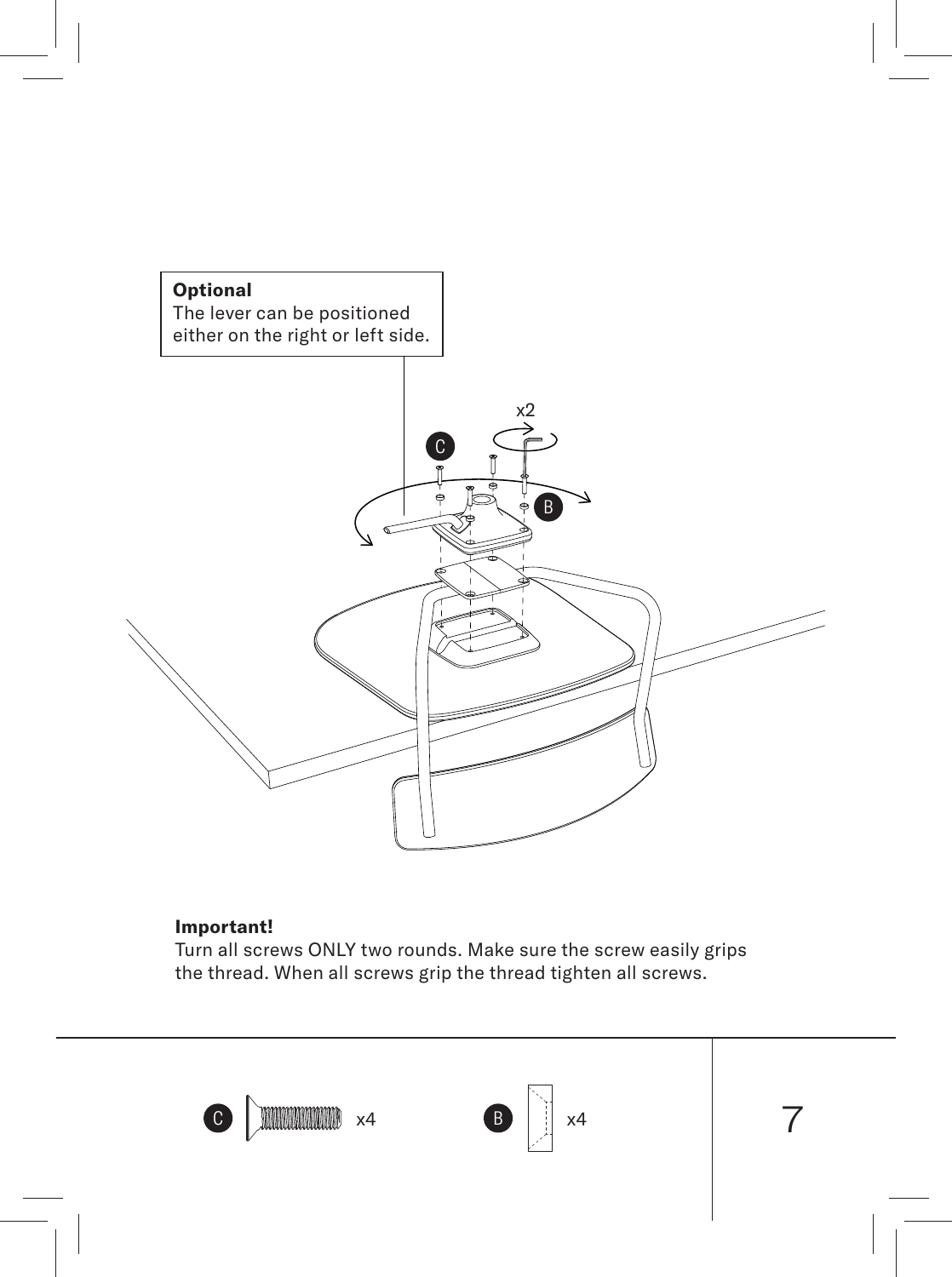

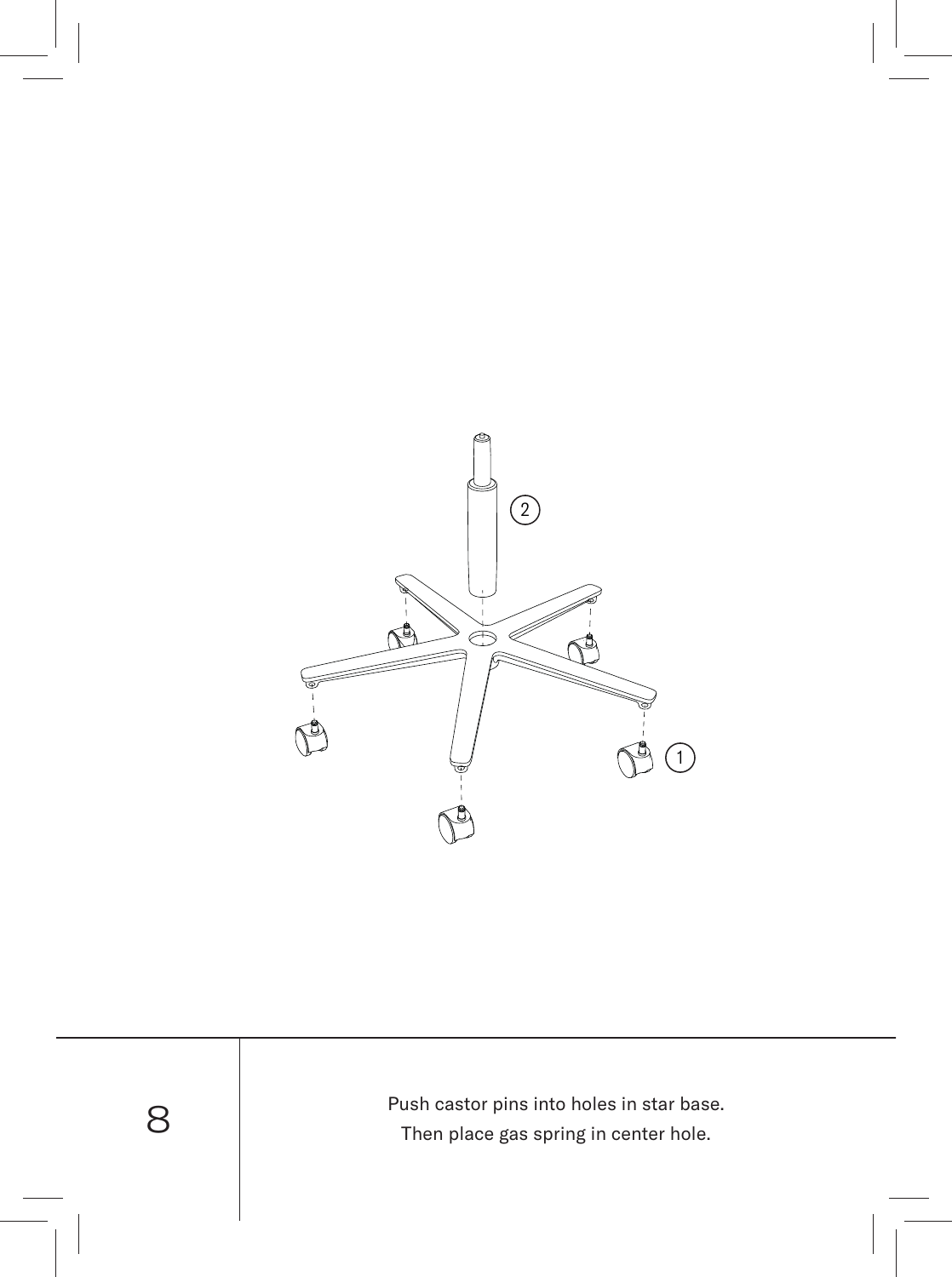

Place hole in lever mechanism on top of gas spring.<br>
Then sit on seat to push parts firmly together.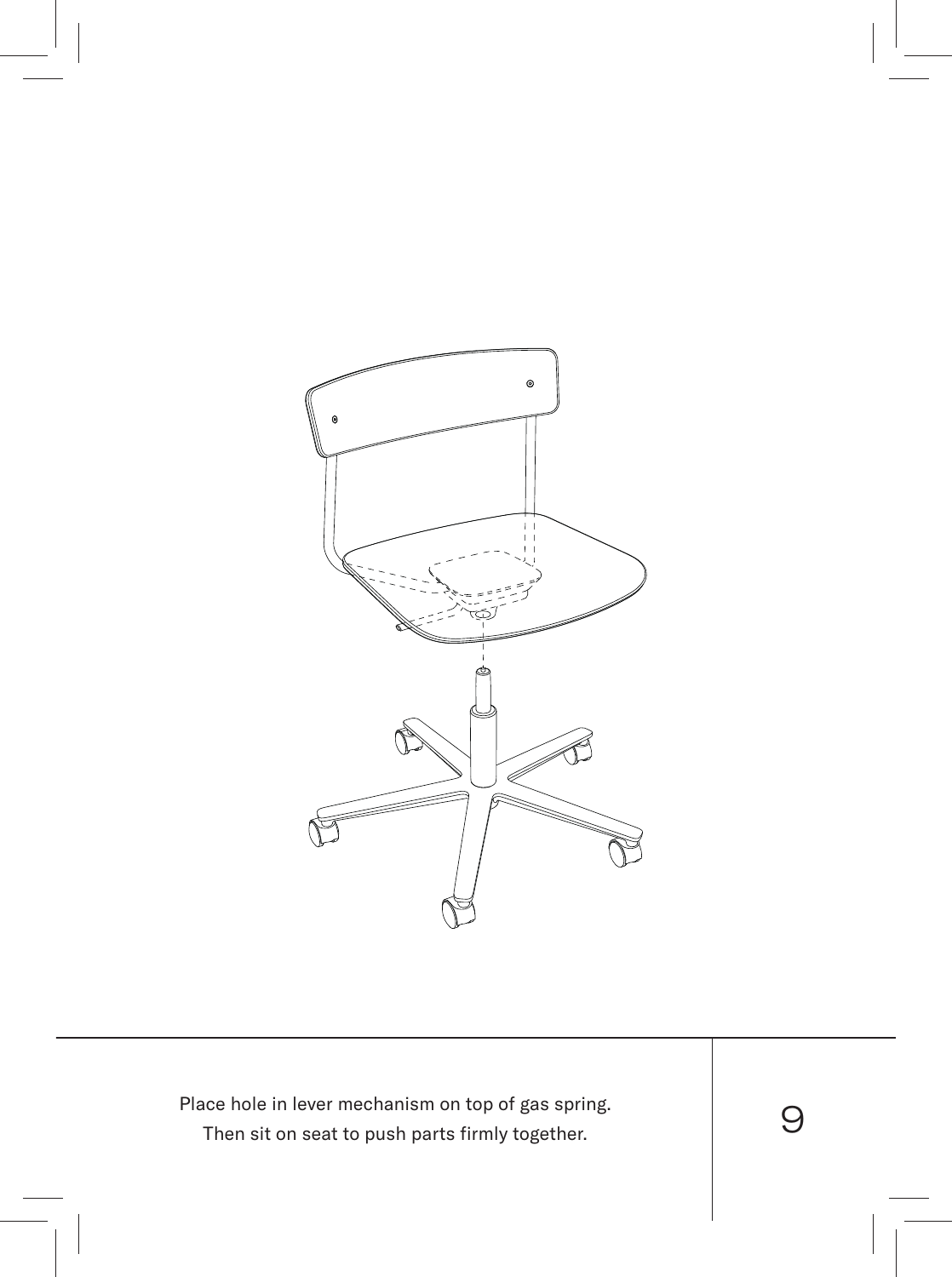#### **Additional Information**

### TAKT provides an extended warranty of 5 years on 'T20 Cross Task Chair'.

#### **Warranty**

TAKT provides an extended warranty of 5 years on 'T20 Cross Task Chair'. The warranty covers breakage of components and damage occurred because of deficient craftsmanship under normal use.

The warranty shall lapse if the product shows signs of inappropriate use or other physical damage. The warranty does not cover wear or damage to upholstery, gliders, wheels, surfaces and the like.

#### **Maintenance**

TAKT maintenance guide is accessible on our website

www.taktcph.com/ product-care/

#### **Spare Parts**

TAKT offers spare parts for 'T20 Cross Task Chair'. Spare parts are available from TAKT without charge for a period of 5 years from the date of purchase if the parts are found to be faulty during normal use. If the parts are damaged by misuse spare parts can be bought from TAKT.

TAKT always strives to deliver spare parts to you in the fastest and most efficient way in order for your furniture to return to a functional condition.

Please contact TAKT for inquiries regarding spare parts.

#### **Recycling & Disassembly**

We hope that your TAKT product will serve you well for many, many years.

If you at one point want to recycle it, please separate it into components for sorting.

Untighten screws by turning the Allen key counter clockwise to separate the different parts.

Metal parts, plastic parts and wooden parts can be delivered to a suitable recycling facility and be recycled.

Mixed material parts can be delivered to a recycling facility for suitable disposal.

info@taktcph.com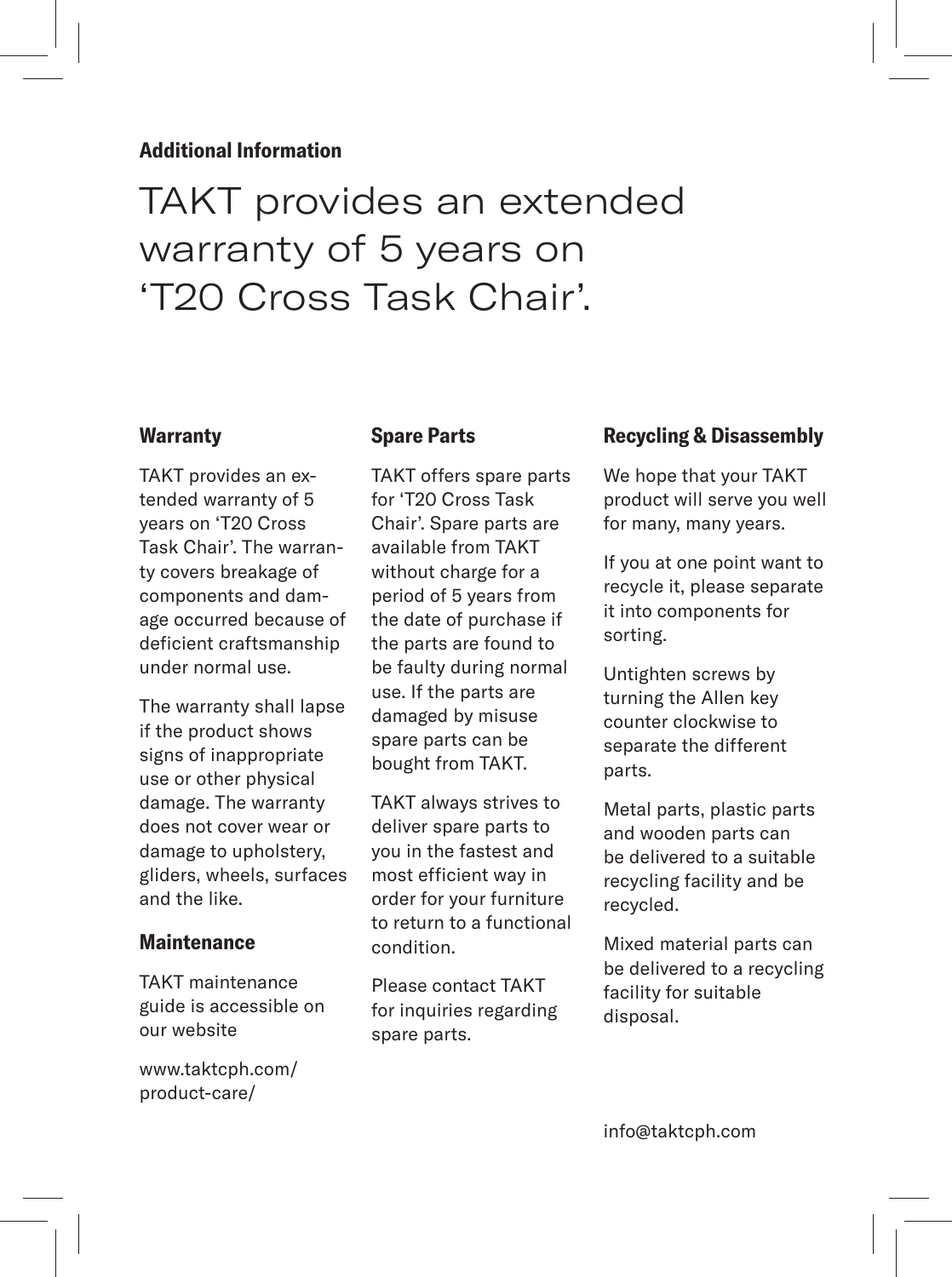